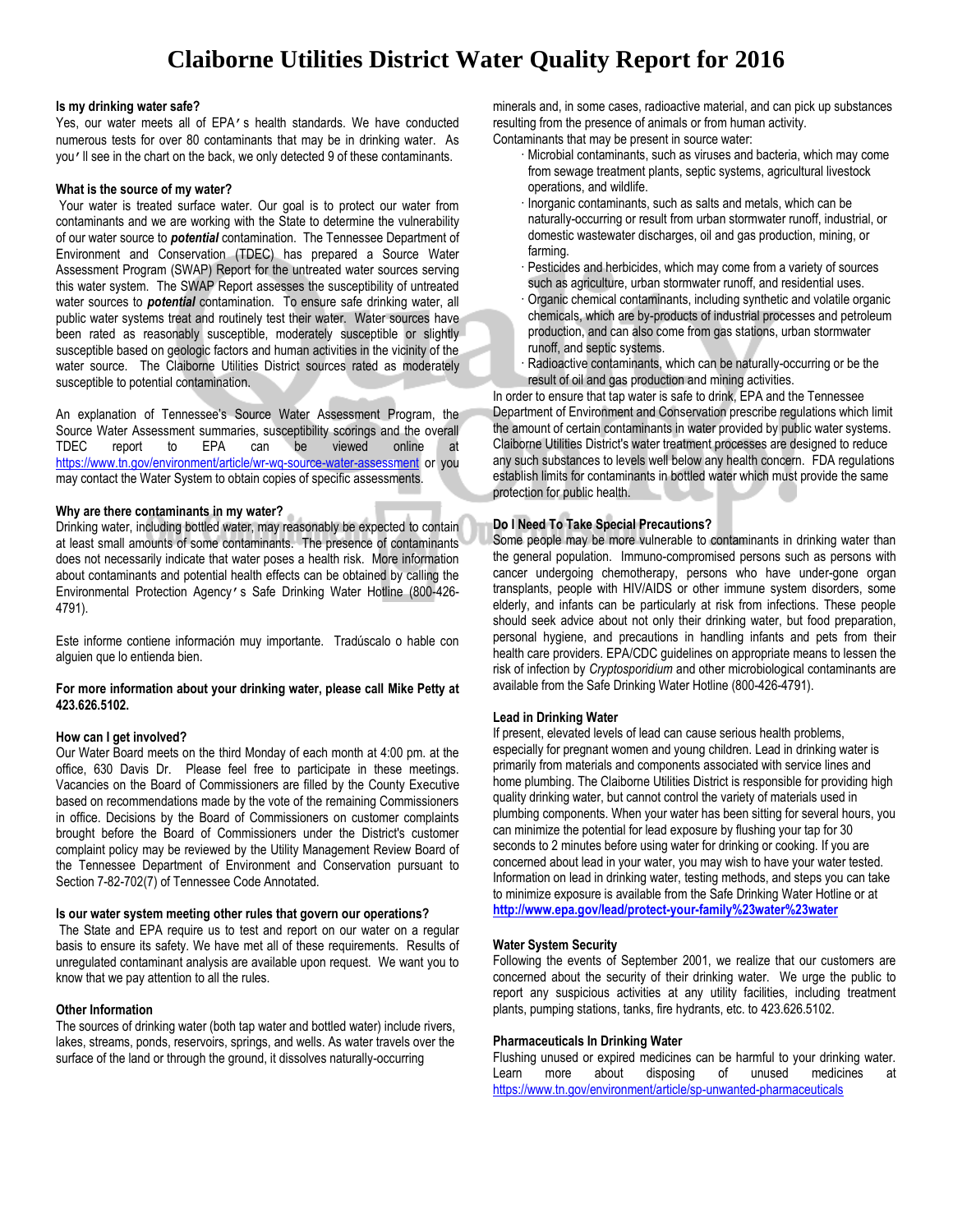## **W a t e r Q u a l i t y D a t a**

### **What does this chart mean?**

- MCLG Maximum Contaminant Level Goal, or the level of a contaminant in drinking water below which there is no known or expected risk to health. MCLGs allow for a margin of safety.
- MCL Maximum Contaminant Level, or the highest level of a contaminant that is allowed in drinking water. MCLs are set as close to the MCLGs as feasible using the best available treatment technology. To understand the possible health effects described for many regulated constituents, a person would have to drink 2 liters of water every day at the MCL level for a lifetime to have a one-in-a-million chance of having the described health effect.
- MRDL: Maximum Residual Disinfectant Level or MRDL: The highest level of a disinfectant allowed in drinking water. There is convincing evidence that addition of a disinfectant is necessary for the control of microbial contaminants.
- MRDLG: Maximum residual disinfectant level goal. The level of a drinking water disinfectant below which there is no known or expected risk to health. MRDLGs do not reflect the benefits of the use of disinfectants to control microbial contaminants.
- AL Action Level, or the concentration of a contaminant which, when exceeded, triggers treatment or other requirements which a water system must follow.
- Parts per million (ppm) or Milligrams per liter (mg/l) explained as a relation to time and money as one part per million corresponds to one minute in two years or a single penny in \$10,000.
- Parts per billion (ppb) or Micrograms per liter explained as a relation to time and money as one part per billion corresponds to one minute in 2,000 years, or a single penny in \$10,000,000.
- Nephelometric Turbidity Unit (NTU) nephelometric turbidity unit is a measure of the clarity of water. Turbidity in excess of 5 NTU is just noticeable to the average person.
- TT Treatment Technique, or a required process intended to reduce the level of a contaminant in drinking water.
- RTCR Revised Total Coliform Rule. This rule went into effect on April 1, 2016 and replaces the MCL for total coliform with a Treatment Technique Trigger for a system assessment

| Contaminant                                  | Violation<br>Yes/No | Level<br>Detected      | Range of<br>Detections | Date of<br>Sample | Unit<br>Measurement | <b>MCLG</b>    | <b>MCL</b>           | Likely Source of<br>Contamination                                                                                                     |
|----------------------------------------------|---------------------|------------------------|------------------------|-------------------|---------------------|----------------|----------------------|---------------------------------------------------------------------------------------------------------------------------------------|
| <b>Total Coliform</b><br>Bacteria            | N <sub>o</sub>      | $\overline{0}$         |                        | 2016              |                     | $\theta$       | 1 positive sample    | Naturally present in the<br>environment                                                                                               |
|                                              |                     |                        |                        |                   |                     |                |                      |                                                                                                                                       |
| <b>Total Coliform</b><br>Bacteria (RTCR)     | No                  | $\overline{0}$         |                        | 2016              |                     | $\theta$       | <b>TT</b><br>Trigger | Naturally present in the<br>environment                                                                                               |
| Turbidity <sup>1</sup>                       | N <sub>o</sub>      | 0.03                   | $0.03 -$<br>0.48       | 2016              | <b>NTU</b>          | n/a            | <b>TT</b>            | Soil runoff                                                                                                                           |
| Copper <sup>2</sup>                          | N <sub>o</sub>      | $90^{th}\% =$<br>0.081 |                        | 2014              | ppm                 | 1.3            | $AL=1.3$             | Corrosion of household<br>plumbing systems; erosion<br>of natural deposits;<br>leaching from wood<br>preservatives                    |
| Fluoride                                     | N <sub>o</sub>      | 52.0<br>Avg.           | 45.1-58.4              | 2016              | ppm                 | $\overline{4}$ | $\overline{4}$       | Erosion of natural deposits;<br>water additive which<br>promotes strong teeth;<br>discharge from fertilizer<br>and aluminum factories |
| Lead <sup>2</sup>                            | N <sub>o</sub>      | $90^{th}\% =$<br>11    |                        | 2014              | ppb                 | $\theta$       | $AL=15$              | Corrosion of household<br>plumbing systems, erosion<br>of natural deposits                                                            |
| Sodium                                       | N <sub>o</sub>      | 9.61                   |                        | 2016              | ppm                 | N/A            | N/A                  | Erosion of natural deposits;<br>used in water treatment                                                                               |
| TTHM <sup>3</sup><br>[Total trihalomethanes] | N <sub>o</sub>      | 65.10<br>Avg.          | $20.10-$<br>86.20      | 2016              | ppb                 | n/a            | 80                   | By-product of drinking<br>water chlorination                                                                                          |
| Haloacetic Acids <sup>3</sup><br>(HAA5)      | N <sub>o</sub>      | 50.28<br>Avg.          | $20.20 -$<br>76.4      | 2016              | ppb                 | N/A            | 60                   | By-product of drinking<br>water disinfection.                                                                                         |
| <b>Total Organic</b><br>$\rm Carbon^4$       | N <sub>o</sub>      |                        |                        | 2016              | ppm                 | <b>TT</b>      | <b>TT</b>            | Naturally present in the<br>environment.                                                                                              |
| Contaminant                                  | Violation<br>Yes/No | Level<br>Found         | Range of<br>Detections | Date of<br>Sample | Unit<br>Measurement | <b>MRDLG</b>   | MRDL                 | Likely Source of<br>Contamination                                                                                                     |
| Chlorine                                     | N <sub>o</sub>      | 2.15<br>Avg.           | $1.1 - 2.8$            | 2016              | ppm                 | $\overline{4}$ | $\overline{4}$       | Water additive used to<br>control microbes.                                                                                           |

 $197.3\%$  of our samples were below the turbidity limit. Turbidity is a measurement of the cloudiness of the water. We monitor it because it is a good indicator of the effectiveness of our filtration system. <sup>2</sup>During the most recent round of Lead and Copper testing, only 2 out of 30 households sampled contained concentrations exceeding the action level. Infants and young children are typically more vulnerable to lead in drinking water than the general population. It is possible that lead levels at